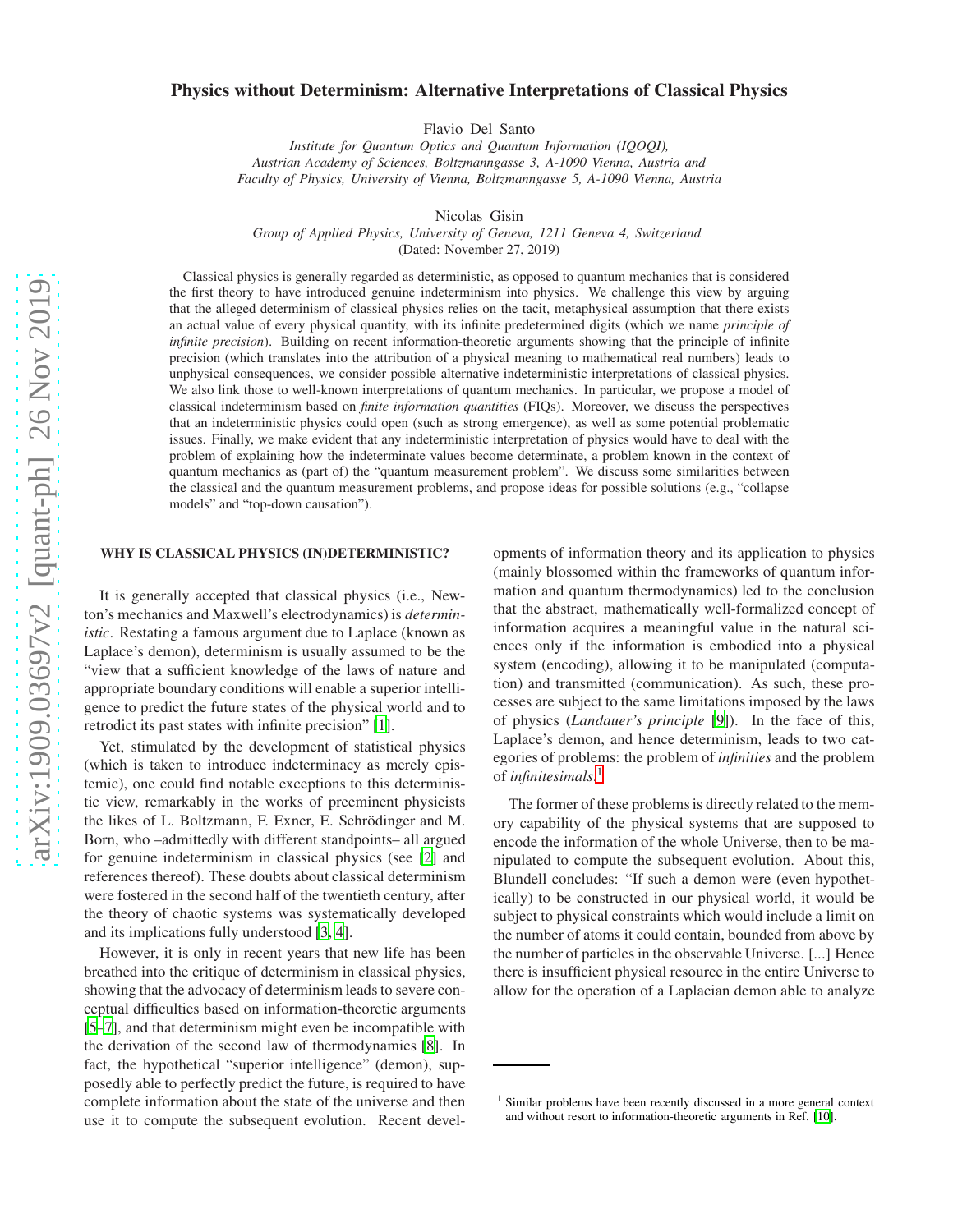even a relatively limited macroscopic physical system" [\[7\]](#page-8-5).<sup>2</sup>

The problem of infinitesimals, instead, is related to the question of whether it would be possible to know, even in principle, the necessary boundary conditions with infinite precision.<sup>3</sup> Moreover, do these infinite-precision conditions (i.e., with infinite predetermined digits) exist at all? As Drossel pointed out, this is related to the problem of determinism in so far as the "idea of a deterministic time evolution represented by a trajectory in phase space can only be upheld within the framework of classical mechanics if a point in phase space has infinite precision" [\[8\]](#page-8-6). To address the problem of infinitesimals, and in doing so challenging determinism both at the epistemic and ontic levels, one can again use an argument that relates information and physics, namely the fact that finite volumes can contain only a finite amount of information (*Bekenstein bound*, see [\[6](#page-8-9)]).

In this respect, one should realize that classical physics is not inherently deterministic just because its formalism is a set of deterministic functions (differential equations), but rather its alleged deterministic character is based on the metaphysical, unwarranted assumption of "infinite precision". Such a hidden assumption can be formulated as a principle –tacitly assumed in classical physics– which consists of two different aspects:

## *Principle of infinite precision*:

1. (Ontological) – there exists an actual value of every physical quantity, with its infinite determined digits (in any arbitrary numerical base).

2. (Epistemological) – despite it might not be possible to know all the digits of a physical quantity (through measurements), it is possible to know an arbitrarily large number of digits.

In this paper, we further develop the argument put forward in Ref. [\[6\]](#page-8-9), wherein it has been outlined a concrete possibility to replace the *principle of infinite precision*. According to this view, the limits of this principle rely on the faulty assumption of granting a physical significance to mathematical real numbers. We would like to stress that such an assumption cannot be whatsoever justified at the operational level, as already stressed by Born, as early as 1955: "Statements like 'a quantity x has a completely definite value' (expressed by a real number and represented by a point in the mathematical continuum) seem to me to have no physical meaning" [\[12](#page-8-10)]. Relaxing the assumption of the physical significance of mathematical real numbers, allows one to regard classical physics as a fundamentally indeterministic theory, contrarily to its standard formulation. The latter can be considered, in this view, a deterministic completion in terms of (tacitly) posited *hidden variables*. This situation resembles (without however being completely analogous) the contraposition between the standard formulation of quantum mechanics –which considers indeterminism an irrefutable part of quantum theory– and Bohm's [\[13\]](#page-8-12) or Gudder's [\[14\]](#page-8-13) hidden variable models, which provide a deterministic description of quantum phenomena – adding in principle inaccessible supplementary variables.

Before further discussing, in what follows, the arguments for alternative interpretations of classical physics without real numbers –and the issues that this can cause– some general remarks on indeterminism seem due. It appears, in fact, that a common misconception concerning physical indeterminism, is that –in the eyes of some physicists and philosophers– this is taken to imply that any kind of regularity or predictive power looks unwarranted –the supporter of determinism would ask: how can you explain the incredible predictive success of our laws of physics without causal determinism? Yet, an indeterministic description of the world does not (at least necessarily) entail a "lawless indeterminism", namely a complete disorder devoid of *any* laws or regularities (quantum mechanics with its probabilistic predictions provides a prime example of these indeterministic regularities). We would like to define indeterminism trough the sufficient condition of the existence of *some* events that are not fully determined by their past states; in the words of K. Popper, "indeterminism merely asserts that there exists at least one event (or perhaps, one kind of events [...]) which is not predetermined" [\[15](#page-8-14)]. Such a remark is important because, historically, classical mechanics allowed to predict with a tremendous precision the motion, for instance, of the planets in the Solar System and this led Laplace to formulate his ideas on determinism, which became the standard view among physicists and remained for a long time unchallenged. In fact, thinking that physics is deterministic seems completely legit, in so far as certain physical systems exhibit extremely stable dynamics –e.g. an harmonic oscillator (pendulum), or the (Newtonian) gravitational two-body problem, and in general any integrable systems. However, this justification of determinism can be challenged on the basis of two considerations. On the one hand, as already remarked, the existence of *some* very stable systems (for all practical purposes treated as deterministic) does not undermine the possibility of indeterminism in the natural world. On the other hand, in the last one century a systematic study of chaotic systems –which are not integrable– has been carried out, giving us good reasons to doubt determinism. Indeed, chaotic systems are not stable under perturbations, meaning that an arbitrarily small change in the initial conditions would lead to a significantly different future behavior, thus making the principle of infinite precision even more operationally unjustified, and therefore

<sup>2</sup> The problem with (physical) infinities is connected to the so-called *Hilbert's Hotel paradox*, proposed by D. Hilbert in 1924 [\[11\]](#page-8-11). This paradox illustrates the possibility for a hypothetical hotel with (countably) infinite rooms, all of which already occupied, to allocate (countably) infinitely many more guests.

<sup>&</sup>lt;sup>3</sup> In what follows, boundary and initial conditions will be used interchangeably, for they are conceptually the same in our discussion. In fact, they both serve as necessary inputs to the (differential) dynamical equations in order to give predictions. Thus, if either of the initial or the boundary conditions are not determined with infinite precision, they affect the subsequent dynamics in the same way.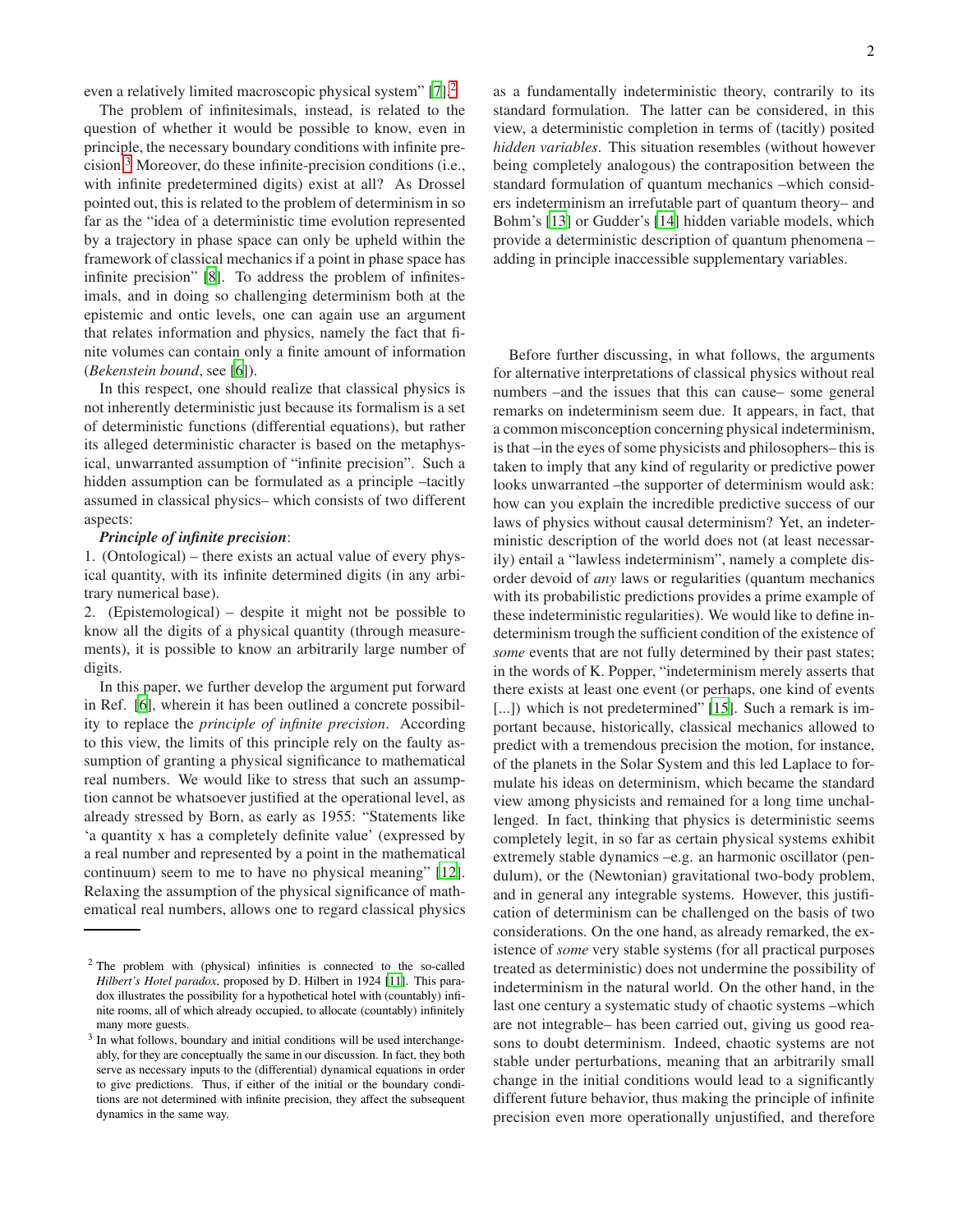representing a concrete challenge to determinism.<sup>4</sup>

Incidentally, it is interesting to stress that, in the context of quantum physics, Bell's inequalities [\[16](#page-8-15)] have given us good reasons to believe, if not directly in indeterminism –which indeed cannot be confirmed or disproved within the domain of science (see further)– that having at least one not predetermined event in the history of the Universe could have tremendous consequences on the following evolution. In fact, an experimental violation of Bells inequalities guarantees that if the inputs (measurement settings) were independent of the physical state shared by two distant parties, then the outcomes would be genuinely random (i.e., they cannot have predetermined values). Yet, the amount of random numbers generated in a Bell's test can be greater than the number of the corresponding inputs (in terms of bits of information): Bell's tests performed on quantum entangled states can be thought of as machines to increase the amount of randomness in the Universe (see also [\[17](#page-8-16)]). Surprisingly enough, recent results [\[18](#page-8-17), [19](#page-8-18)] showed that it is not even necessary to have a single genuinely random bit from the outset, but it is sufficient to introduce an arbitrarily small amount of initial randomness (i.e., of measurement independence) to generate virtually unbounded randomness. Hence, if one single event in the past history of the Universe was not fully causally determined beforehand, there is an operationally well defined procedure that allows to arbitrarily multiply the amount of indeterministic events in the future. Namely, it would be enough to use the randomness of the one indeterminate event as input in a Bell's test to extract more randomness (through the violation of a Bell's inequality). The random outputs can be used as new inputs for more Bell's experiments, and the process can be repeated arbitrarily many times [\[20](#page-8-19)]. However, the initial arbitrarily small amount of randomness (or of indeterministic events) cannot be demonstrated by physics and its justification can only come from metaphysical arguments (see [\[21](#page-8-20)]).

## FORMS OF INDETERMINISM IN CLASSICAL AND QUANTUM PHYSICS

Before proposing some possible models of indeterministic classical physics, in this section we shortly discuss some general features of deterministic and indeterministic theories. In doing so we aim at clarifying possible similarities between classical and quantum physics. Both classical and quantum mechanics are, in fact, formalized by a set of differential equations (laws of motion) that govern the dynamics of systems, together with appropriate initial conditions (IC) that fix the

free parameters of these equations. Thus, if one aims at eliminating determinism as an unfounded interpretational element, there seems to be different possibilities, either involving the laws of physics or the characterization of the IC:

1. *The laws of motions are fundamentally stochastic*. In this case, however, we cannot speak of an interpretation of the theory, but an actual modification of the formalism is required. In fact, in this case not only chaotic systems but also integrable ones would exhibit noisy outcomes, leading to experimentally inequivalent predictions. This case is the analogue of spontaneous collapse theories in quantum mechanics  $[22–25]$  $[22–25]$  $[22–25]$ , which modify the Schrödinger's equation with additional non-unitary terms.

2. *The IC cannot, in principle, be fully known*. Without any ontological commitments, one can take seriously the epistemological statements of the *principle of infinite precision* and push it to the extreme, namely asserting that there are in principle limits to the possibility of knowing (or measuring) certain quantities. This is what is entailed by the standard interpretation of the Heisenberg uncertainty principle that is usually stated as: there is in quantum physics a fundamental limit to the precision with which canonically conjugated variables *can be known*. Such an uncertainty can be introduced in classical physics as well, and would be characterized by a new natural constant ε (e.g., the standard deviation of a Gaussian function centered in the considered point). This would set an epistemic (yet fundamental) limit of precision, with which physical variables could be determined, as a classical analogue of Heisenberg's uncertainty relations in quantum theory. This viewpoint appears similar to the one proposed in Ref. [\[8](#page-8-6)]. Notice, however, that since this approach is agnostic with respect to the underlying ontology, it is fully compatible with a realist position that takes this uncertainty as being an ontological indeterminacy.  $5$  (such as in weather forecasts). So more general arguments than theoretical reduction would be desirable.

3. *The IC* are *not fully determined*. One can think that the fundamental limit of precision in determining physical quantities is not merely epistemic, but actually is an objective, ontologic indeterminacy that depends on the system and its interactions at a certain time. This view is the one that will be pursued in what follows, when we will propose ways to remove real numbers  $\mathbb R$  from the domain of physics. Although this case does not seem to be the analogue of any specific interpretation of quantum theory, it clearly goes in the direction

<sup>4</sup> Sometimes a distinction is made between strong and weak determinism. The former can be intuitively defined as "*similar* initial conditions lead to *similar* trajectories and it is fulfilled by any integrable system. On the other hand, weak determinism can be defined as "*identical* conditions lead to *identical* trajectories. This holds for classical chaotic systems, however it is not empirically testable, for it would require the knowledge of the initial conditions with infinite precision.

<sup>5</sup> As a supporting argument for this fundamental epistemic limit, one can even think in terms of theoretical reduction (i.e. when a theory is supervened by a more fundamental one, of which it represent an approximation). In fact, determining positions in classical physics with higher and higher precision, means to access digits that are relevant at the microscopic scale, and thus the Heisenberg's indeterminacy relations need to be applied (leading to the identification  $\varepsilon = \hbar$ ). However, it ought to be remarked that in certain classical chaotic systems the digits that are to become relevant are not necessarily the ones in the microscopic domain, but could be those which will become relevant only after a longer time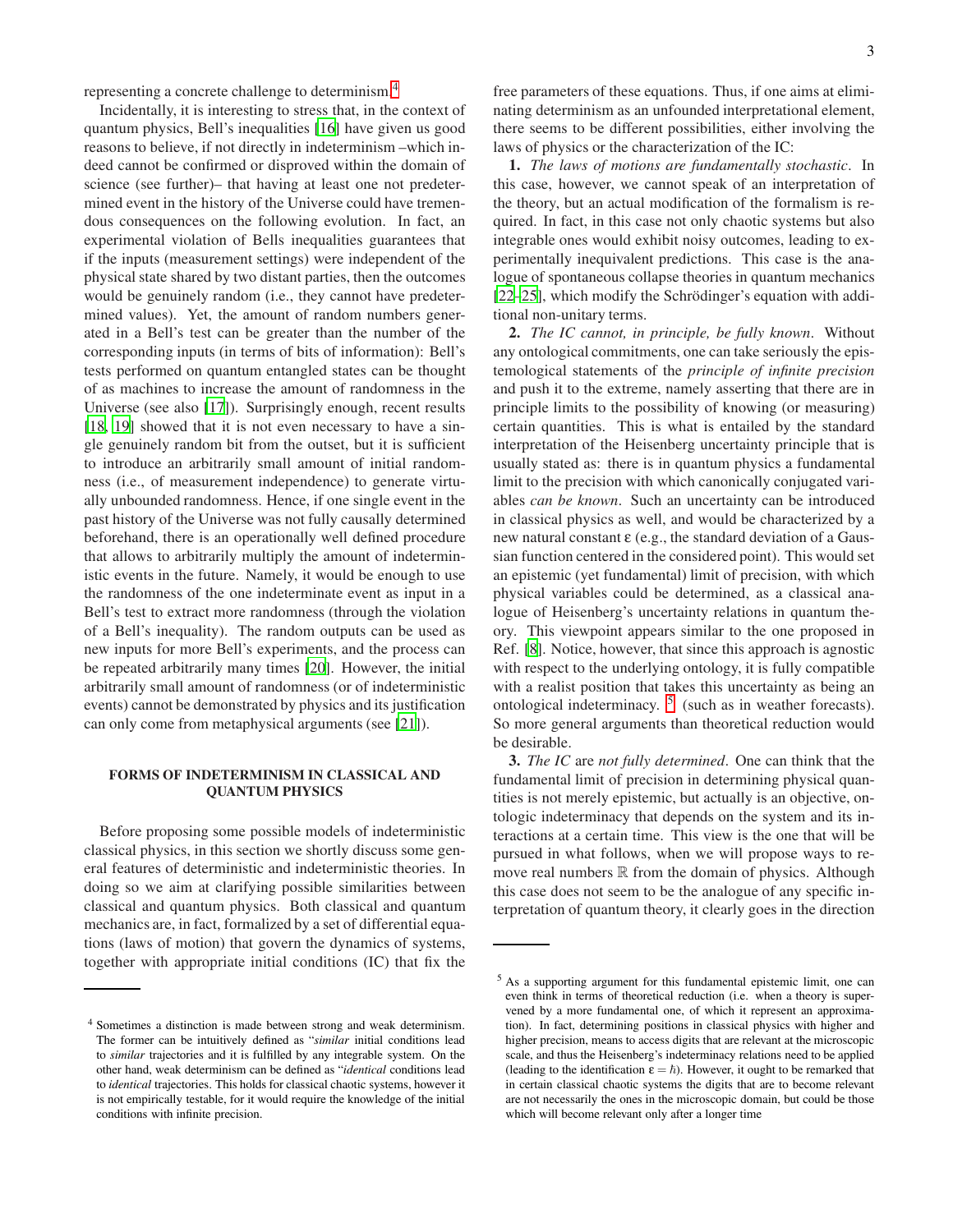of realistic interpretations. It ought to be stressed, however, that if the initial conditions are not fully determined, this even makes (quantum) Bohmian mechanics becoming indeterministic.

# INDETERMINISTIC CLASSICAL PHYSICS WITHOUT REAL NUMBERS

In Ref. [\[6\]](#page-8-9), a model of indeterministic classical mechanics has been sketched, which, while leaving the dynamical equations unchanged, proposes a critical revision of the assumptions on the initial condition. In this view, the standard interpretation of classical mechanics has always tacitly assumed as hidden variables the predetermined values taken by physical quantities in the domain of mathematical real numbers, R. The physical existence of an infinite amount of predetermined digits could lead to unphysical situations, such as the aforementioned infinite information density, as explained in detail in Refs. [\[5](#page-8-4)] and [\[6](#page-8-9)].

In this section, we discuss some possible solutions to eliminate these unwanted features, namely possible ways of carrying out the relaxation of the postulate according to which physical quantities take values in the real numbers. These solutions are however intended to be merely different interpretations of classical mechanics, i.e. they ought to be empirically indistinguishable from the standard predictions (in the same way as interpretations of quantum mechanics are) [\[26\]](#page-8-23).

## 1. "Truncated real numbers".

A first possibility is to consider physical variables as taking values in a set of "truncated real numbers". This, as already noted by Born, would ensure the empirical indistinguishability from the standard classical physics: "a statement like  $x = \pi$ cm would have a physical meaning only if one could distinguish between it and  $x = \pi_n$  cm for every *n*, where  $\pi_n$  is the approximation of  $\pi$  by the first *n* decimals. This, however, is impossible; and even if we suppose that the accuracy of measurement will be increased in the future, *n* can always be chosen so large that no experimental distinction is possible" [\[12](#page-8-10)]. If one, however, wishes to attribute an ontological value to such an interpretation has to identify *n* with a new universal constant, that, independent of how big it could be, sets a limitation to the length of physically significant numbers, ultimately including the life of the Universe, if time too is to be considered a physical quantity. Another problematic issue is that *n* would be dependent on the units in which one expresses the considered physical variables. This leads to consider a second possible solution.

## 2. Rational numbers.

Another possibility is to consider that physical quantities take value in the rational numbers, Q. Even if this sounds somewhat strange, one can argue that, in practice, physical measurements are in fact only described by rational numbers. For instance, a measurement of length is obtained by comparing a rod that has been carefully divided into equal parts (i.e. a ruler) with the object to be measured and determining the best fit within its (rational) divisions. And even probabilities are obtained as limits of frequencies of events' occurrences (i.e. ratios of counts). However, while rational numbers do eliminate the unwanted infinite information density, they do not seem to remove determinism in so far as *all* the digits are fully predetermined. Moreover, the use of rational numbers leads to those that can be named "Pitagora's no-go theorems". Indeed, positing a physics based on rational numbers, would rule out the possibility of constructing a physical object with the shape of a perfect square with unit edge or a perfect circle with unit diameter. In fact, by means of elementary mathematical theorems, their diagonal and circumference, respectively, would measure  $\sqrt{2}$  and  $\pi$ , hence resulting to be physically unacceptable. Additionally, if one plugs in the equations of motion initial conditions and time both taking values in the rational numbers, the solutions are not in general rational numbers. These problematic issues lead to consider yet another possible solution.

#### 3. "Computable real numbers".

A further alternative is to substitute the domain of physically meaningful numbers from (mathematically) real numbers to the proper subset thereof of "computable real numbers"; that is, to keep all real numbers deprived of the irrational, uncomputable ones. In fact, even irrational, computable real numbers can encode at most the same amount of non-trivial information (in bits) as the length of the shortest algorithm used to output their bits (i.e., the *Kolmogorov complexity*). Uncomputable real numbers are in this model instead substituted by genuinely random numbers, thus introducing fundamental randomness also in classical physics. These numbers, together with chaotic systems, lay the foundations of an alternative classical indeterministic physics, which removes the paradox of infinite information density. However, this proposal could be considered an *ad hoc* solution, since it maintains a field of mathematical numbers as physically significant, but removes "by hand" those that are problematic (which admittedly are almost all).

## <span id="page-3-0"></span>4. "Finite information quantities" (FIQs).

Developing further the proposal in [\[6](#page-8-9)], we put forward an alternative class of random numbers which are for all practical purposes (in terms of empirical predictions) equivalent to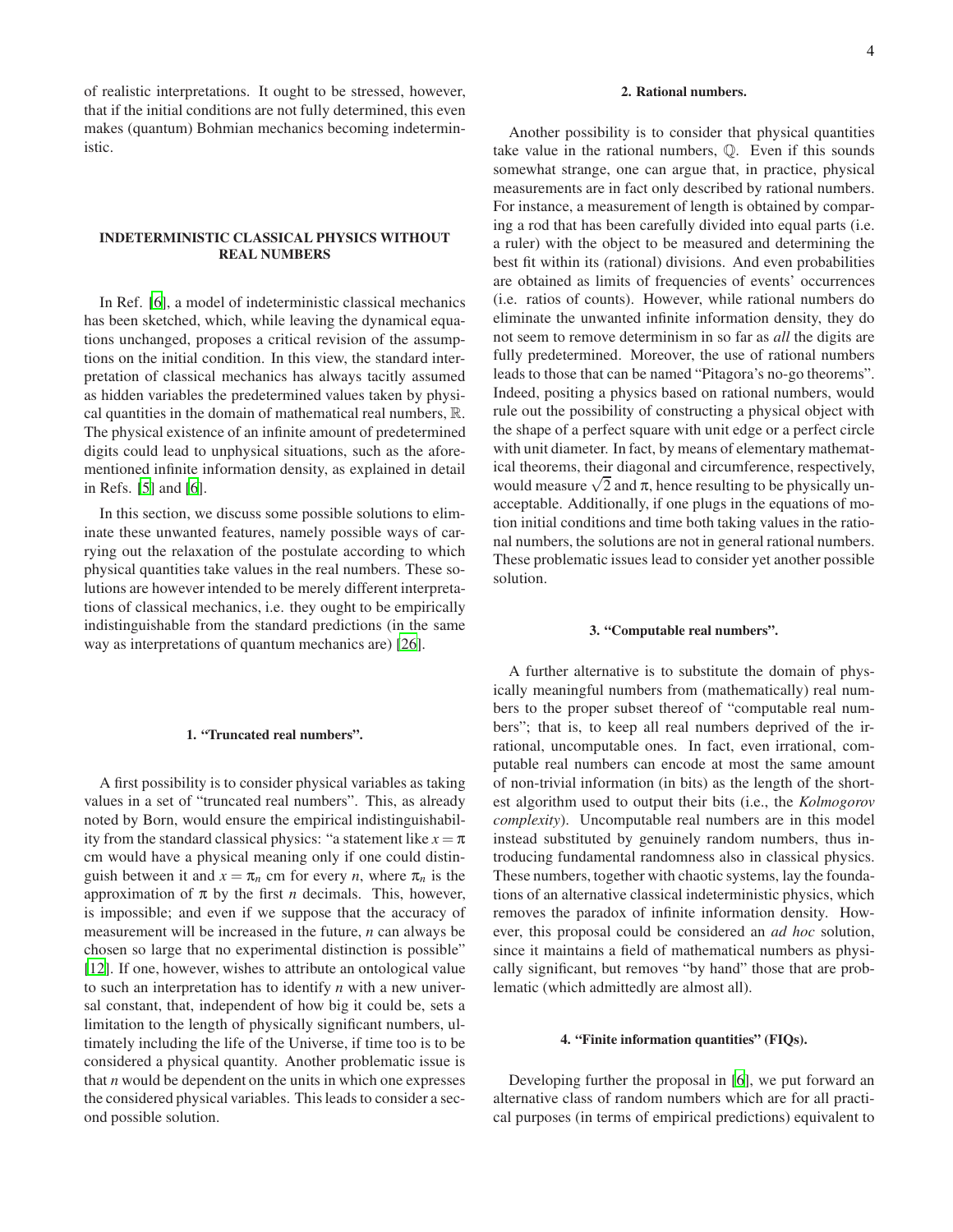real numbers, but that have actually zero overlap with them (they are not a mathematical number field, nor a proper subset thereof). We refer to them as "finite-information quantities" (FIQs). In order to illustrate this possible alternative solution to overcome the problems with the principle of infinite precision, let us consider again the standard interpretation in greater formal detail. A physical quantity  $\gamma$  (which may be the scalar parameter time, a universal constant, as well as a onedimensional component of the position or of the momentum, etc.) is assumed to take values in the domain of real numbers, i.e.,  $\gamma \in \mathbb{R}$ . Without loss of generality, but as a matter of simplicity, let us consider  $\gamma$  to be between 0 and 1, and that its digits (bits) are expressed in binary base:

$$
\gamma = 0.\gamma_1\gamma_2\cdots\gamma_j\cdots,
$$

where each  $\gamma_j \in \{0,1\}$ ,  $\forall j \in \mathbb{N}^+$ . This means that, being  $\gamma \in$ R, its infinite bits are *all* given at once and each one of them takes as a value either 0 or 1.

In an indeterministic world, however, not all the digits should be determined at all times, yet we require this model to give the same empirical predictions of the standard one. We therefore require a physical quantity to have the first (more significant) *N* digits fully determined –and to be the same as those that give the standard deterministic predictions– at time *t*, and we write  $\gamma(N(t))$ , whereas the following infinite digits are not yet determined. This reads:

$$
\gamma(N(t))=0.\gamma_1\gamma_2\cdots\gamma_{N(t)}\gamma_{N(t)+1}\cdots\gamma_k\cdots,
$$

where each  $\gamma_j \in \{0,1\}$ ,  $\forall j \leq N(t)$ , and the symbol  $?_k$  here means that the *k*th digit is a not yet actualized binary digit (see further).

Despite the element of randomness introduced, the transition between the actualized values and the random values still to be realized does not need to be a sharp one. In fact, one can conceive an objective property that quantifies the (possibly unbalanced) disposition of every digit to take one of the two possible values, 0 or 1. This property is reminiscent of Popper's propensities  $[27]$ ,  $6$  and it can be seen as the element of objective reality of this alternative interpretation:

### Definition - *propensities*

There exist (in the sense of being ontologically real) physical properties that we call *propensities*  $q_j \in [0,1] \cap \mathbb{Q}$ , for each digit *j* of a physical quantity γ(*N*(*t*)). A propensity quantifies the tendency or disposition of the *j*th binary digit to take the value 1.

The interpretation of propensities can be understood starting from the limit cases. If the propensities are 0 or 1 the meaning is straightforward. For example,  $q_i = 1$  means that the *j*th digit will take value 1 with certainty. On the opposite extreme, if a bit has an associated propensity of 1/2, it means that the bit is totally random. Namely, if one were to measure the value of this bit, there would be an intrinsic property that makes it taking the value 0 or 1 with equal likelihood (we don't use "probability" to avoid formal issues, see footnote [6\)](#page-3-0). All the intermediate cases can then be constructed. For instance, a propensity  $q_k = 0.3$  means that there is an objective tendency of the *k*th digit to take the value 1, quantified by 0.3, and thus the complementary propensity of taking the value 0 would be 0.7 (how this actualization occurs is an open issue, as we discuss in the next section). We would like to stress that while we assume propensities to be an (ontic) objective property, at the operational level they lead to the measured (epistemic) frequencies, but they supervene frequencies insofar as propensities can describe single-time events.

red We posit that propensities take values in the domain of rational numbers such that they contain only a finite amount of information. Hence, postulating them as an element of reality, does not lead to the same information paradoxes of real numbers. It also follows from the definition, that the propensities  $q_i$  for the first  $N(t)$  digits of a quantity  $\gamma(N(t))$  at time *t* are all either 0 or 1, i.e.  $q_j \in \{0, 1\}, \forall j \in [1, N(t)].$ 

As a function of time, propensities must undergo a dynamical evolution. We envision more than a way to evolve propensities in time, although we do not propose an explicit model to describe this. On the one hand, one can think of a dynamical process similar to spontaneous collapse models of quantum mechanics. Admittedly, spontaneous collapse models require to modify the fundamental dynamical equation of quantum physics, the Schrödinger's equation. Hence these models are not merely interpretations, but testable different theories. Nevertheless, for propensity this is not necessarily the case because they are a postulated element of reality which is however not observable. Thus, even if it would be desirable to have an explicit form for the equations governing the dynamics of propensities, the measured values of physical (observable) quantities would evolve in the usual way. Thus we maintain that our proposed new interpretation is indeed an interpretation and not a different testable theory.

On the other hand, intuitionistic mathematics could be the tool to solve the issue of the evolution of propensities (see "choice sequences" below). In fact, one can start from an infinite sequence of completely random bits (or digits), and then the number representing a physical quantity evolves according to a law (a function of these random bits). However, despite this law would describe the evolution of propensities, it is different from a standard a physical law, for it is a different way to construct mathematical numbers –which in turn describe physical quantities– in time.

Making use of propensities, we can now refine our definition of physical quantities:

## Definition - *FIQs*

A *finite-information quantity* (FIQ) is an ordered list of propensities  $\{q_1, q_2, \dots, q_j, \dots\}$ , that satisfies:

1. (necessary condition): The information content is finite, i.e.  $\sum_j I_j$  < ∞, where  $I_j$  = 1 − *H*( $q_j$ ) is the information content

<sup>6</sup> While propensities were for Popper an interpretation of mathematical probabilities proper, we are not here necessarily requiring them to satisfy Kolmogorov's axioms, as discussed in Ref. [\[28\]](#page-8-25).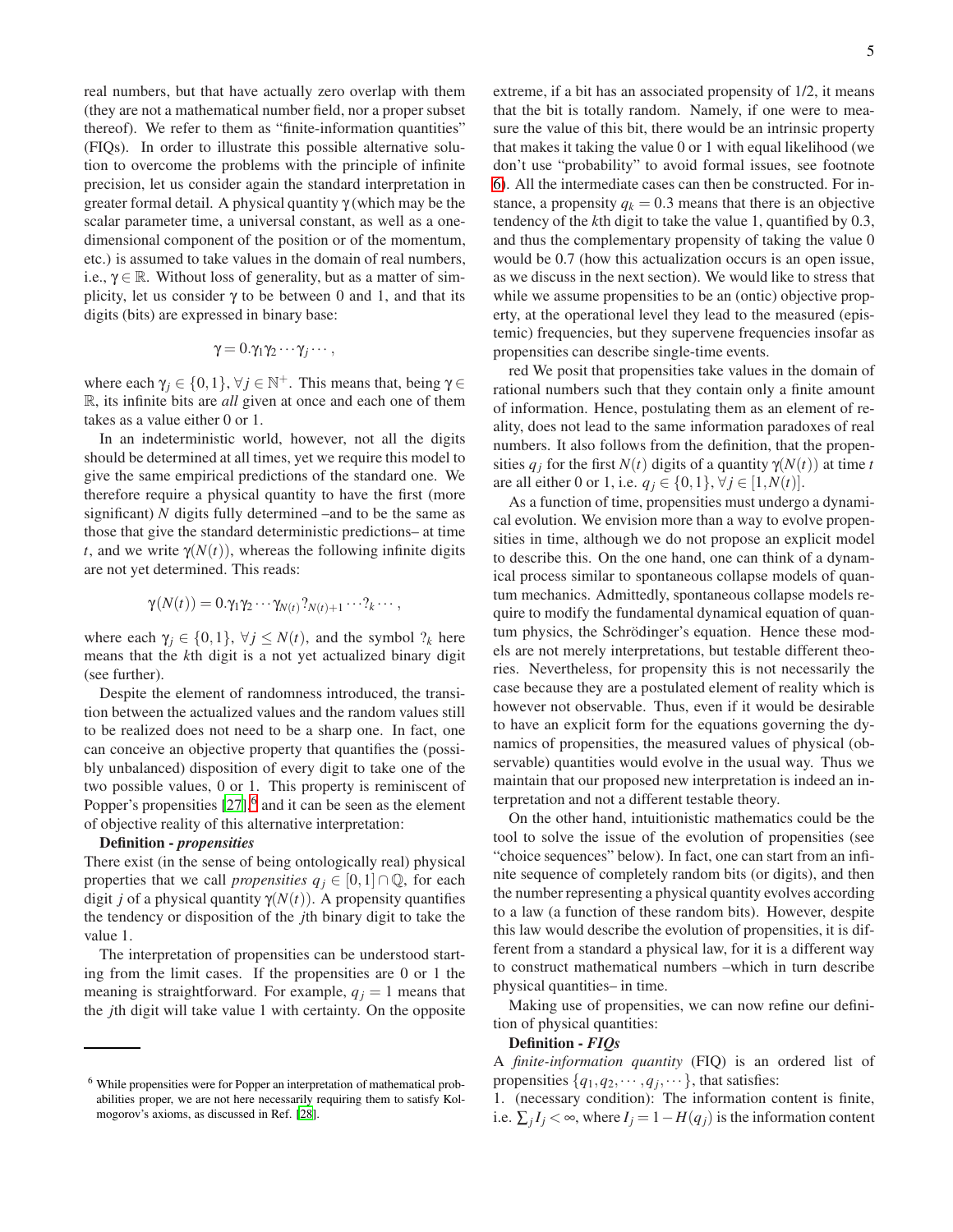of the propensity, and *H* is the binary entropy function of its argument. This ensures that the information content of FIQs is bounded from above;

2. (sufficient condition): After a certain threshold, all the bits are completely random, i.e.  $\exists M(t) \in \mathbb{N}$  such that  $q_j = \frac{1}{2}, \forall j > M(t)$ 

It ought to be stressed that this view grants a prior fundamentality to the potential property of becoming actual (a list of propensities, FIQ), more that to the already actualized number (a list of determined bits). In fact, the analogue of a *pure state* in this alternative interpretation of classical physics would be a collection of all the FIQs associated with the dynamical variable (i.e., the list of the propensities of each digit). Namely, this represents the maximal piece of information regarding a physical system. Yet, even having access to this knowledge (which is admittedly not possible due to the fact that propensities are not measurable) would lead to in principle unpredictable different evolutions. Thus, two systems that are identical at a certain instant of time (in the sense that they are in the same pure state, i.e. the propensities associated to their variables are all the same) will have, in general, different observable behaviors at later times. However, the merit of this view is that the bits are realized univocally and irreversibly as time passes, but the information content of a FIQ is always bounded, contrarily to that of a real number. A physical quantity γ reads in this interpretation as follows:

$$
\gamma(N(t),M(t)) = 0. \underbrace{\gamma_1 \gamma_2 \cdots \gamma_{N(t)}}_{\text{determined } \gamma_j \in \{0,1\}} \underbrace{\gamma_k, \text{ with } q_k \in (0,1)}_{\gamma_1, \text{ with } q_l = \frac{1}{2}}.
$$

Notice that none of the FIQs is a mathematical number, but they capture the tendency (propensity) of each bit of a physical quantity to take the value 0 or 1 at the following instant in time. This admittedly leads to problematic issues, such as the problem of how and when the actualization of the digits from their propensity take place: it thus introduces the analogue of the quantum measurement problem also in classical physics (see further).

Moreover, FIQs partly even out the fundamental differences between classical and quantum physics, making both of them indeterministic (and making so even Bohmian interpretation).<sup>7</sup> Table [I](#page-6-0) compares some possible combinations of deterministic and indeterministic interpretations of quantum and classical physics.

Finite Information Quantities are not numbers in the usual sense, because their digits are not all given at once. On the contrary, the "bits" of FIQs evolve as time passes, they start from the value  $\frac{1}{2}$  and evolve until they acquire a bit value of either 0 or 1. In a nutshell, FIQs are processes that develop in time. Interestingly, in intuitionistic mathematics, the continuum is filled by "choice sequences", as Brouwer, the father of intuitionism, and followers named them [\[29\]](#page-8-26). This is not the place to present intuitionistic mathematics (see, e.g., [\[30](#page-8-27)]), but let us emphasize that this alternative to classical (Platonistic) mathematics allows one to formalize "dynamical numbers" that resemble much our FIQs [\[31\]](#page-8-28). Interestingly, using the language of intuitionistic mathematics makes it much easier to talk of indeterminism [\[32\]](#page-8-29).

### STRONG EMERGENCE

The argument for determinism seems to rely, to a certain extent, on the tacit assumption of reductionism in its stronger form of microphysicalism, i.e. the view that every entity and phenomenon are ultimately reducible to fundamental interactions between elementary building blocs of physics (e.g., particles). In fact, in a completely deterministic picture, every particular phenomenon can be traced back to the interactions between its primitive components, along a (finite) chain of causally predetermined events. In this way any form of strong emergence seems to be ruled out, and it becomes only apparent (i.e. a weak or epistemic emergence). On the other hand, admitting genuine randomness in the universe, allows in our opinion the possibility of strong emergence.<sup>8</sup>

As a concrete example, consider the kinetic theory of gases. If one starts from a molecular description of the ideal gas, from the perspective of standard, deterministic classical mechanics, the stochasticity is only epistemic (i.e. only an apparent effect due to the lack of complete information regarding positions and momenta of every single molecule). Thus, the deterministic behavior of the law of the ideal gas is not expected to be a strong emergent feature, but solely a retrieving at the macroscopic scale of the fundamental determinism of the microscopic components. In the perspective of the alternative indeterministic interpretation (based on FIQs), instead, the deterministic law of the ideal gas, ruling the behavior at the macroscopic level, emerges as a novel and not reducible

<sup>7</sup> There is yet another deterministic interpretation of quantum mechanics, the so-called *many-worlds interpretation* that grants physical reality to the wave function of the Universe, which always evolve unitarily. If FIQs are introduced in that interpretation, then the realization of *all* the values of the bits would actually take place, each of which being real in a different "world".

<sup>8</sup> For a definition of strong emergence, see, for instance, Ref. [\[33\]](#page-8-30): "We can say that a high-level phenomenon is strongly emergent with respect to a low-level domain when the high-level phenomenon arises from the lowlevel domain, but truths concerning that phenomenon are not deducible even in principle from truths in the low-level domain".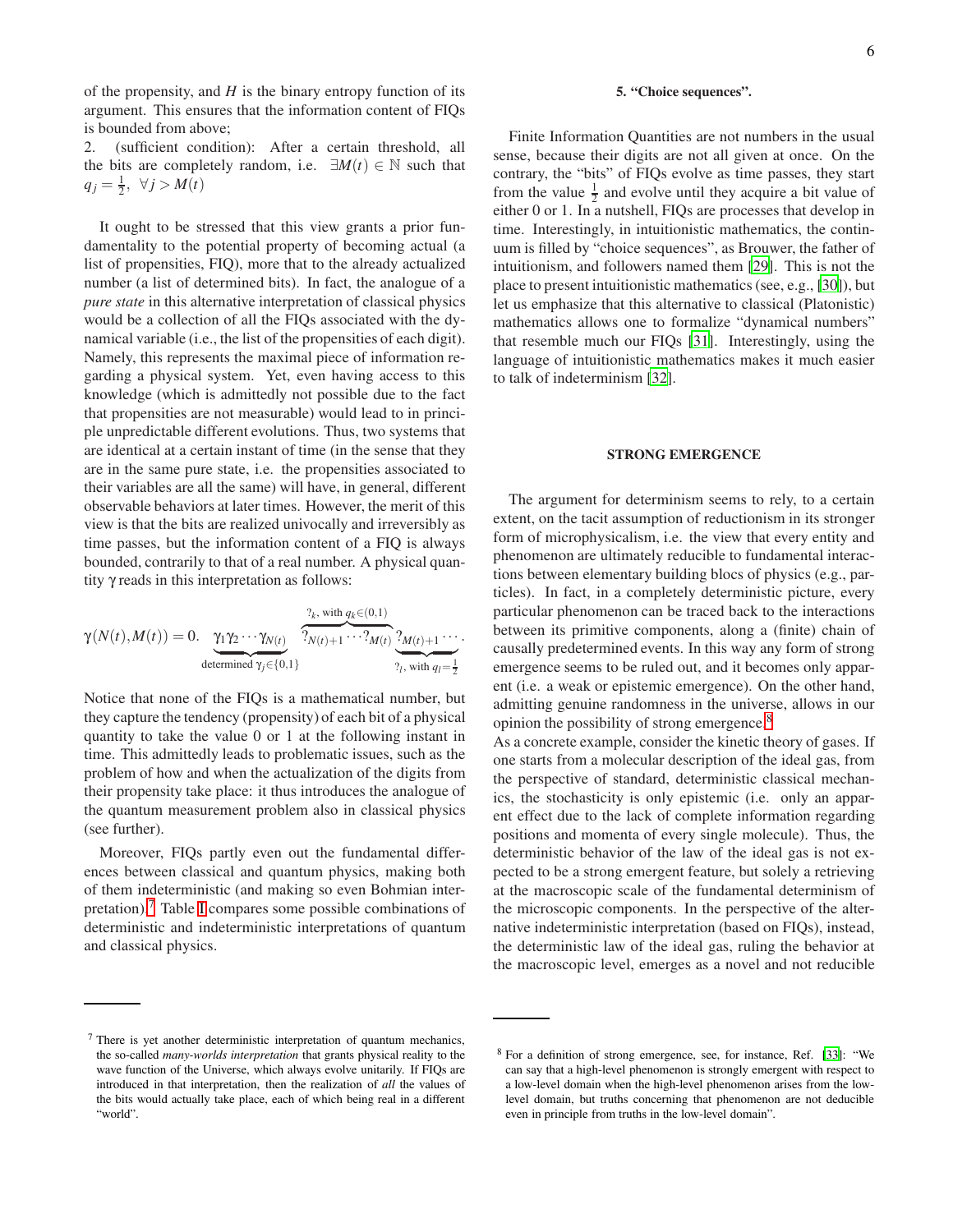<span id="page-6-0"></span>

|                 | Classical           | Ouantum                                                                 |
|-----------------|---------------------|-------------------------------------------------------------------------|
| Indeterministic | $IC \in FIGs$       | $ \psi\rangle \in L^2(\mathbb{R}^N)$                                    |
|                 | Newton's equation   | Measurement postulate                                                   |
|                 |                     | IC (position) $\in$ FIQs and $ \psi\rangle \in L^2(\mathbb{R}^N)$       |
|                 |                     | Bohm's guidance equation                                                |
|                 |                     | admitted                                                                |
| Deterministic   |                     | IC (position) $\in \mathbb{R}$ and $ \psi\rangle \in L^2(\mathbb{R}^N)$ |
|                 | $IC \in \mathbb{R}$ | Bohm's guidance equation                                                |
|                 | Newton's equation   | Schrödinger's equation                                                  |
|                 |                     | Many worlds interpretation (?)                                          |

TABLE I: A table comparing deterministic and indeterministic interpretations of classical and quantum physics. Note that the substitution of FIQs in the place of real numbers makes not only classical physics indeterministic, but also Bohm's interpretation of quantum physics (which is usually taken to restore determinism).

feature, from fundamental randomness.<sup>9</sup>

Notice that the historical debate on the apparent incompatibility between Poincaré's recurrence theorem and Boltzmann's kinetic theory of gases does not arise in the framework of FIQs. Poincaré's recurrence theorem, in fact, states that continuous-state systems (i.e., in which the state variables change continuously in time) return to an arbitrarily small neighborhood of the initial state in phase space. However, Poincaré's theorem relies on the fact that the initial state is perfectly determined (i.e., it is a mathematical point identified by a set of coordinates which take values in the real numbers) in phase space. Thus in a FIQ-based alternative physics the theorem simply cannot be derived. In fact, FIQs interpretation features genuinely irreversible physical processes.

Similarly, Drossel has recently pointed out that, in a physics where it is impossible to determine points of phase space with infinite precision, "the time evolution of thermodynamics is undetermined by classical mechanics [...]. Thus, the second law of thermodynamics is an emergent law in the strong sense; it is not contained in the microscopic laws of classical mechanics" [\[8](#page-8-6)].

At this point one should ask oneself whether there are examples of emergence that possibly go beyond some form of the law of large numbers. Admittedly, we are unsure about this. Clearly, in all indeterministic physical theories, the law of large numbers will play an important role and lead to some stability and hence to some form of determinism at the larger scale (or higher-level description). It seems that this question is closely related to possible top-down causation, the topic of the next section.

## TOP-DOWN CAUSATION

The idea of strong emergence, including emergent determinism, is related to the concept of "top-down causation" [\[34](#page-8-31), [37\]](#page-8-32). In this view, microphysicalism is not necessarily rejected ontologically (i.e., it admits that complex structures are hierarchical modular compositions of simpler ones), but the fact that the behavior of macroscopic events is fully determined by the interactions of the macroscopic entities is revised. Top-down causation maintains that the interactions between microscopic entities do not causally supervene the macroscopic phenomena, but rather it posits a mutual interaction where also the macroscopic (strongly emergent) laws impose constraints on the behavior of their constituents. Note that top-down causation requires indeterminism (at least at the lower level of the constituents) to be in principle conceivable [\[35](#page-8-33)]; this was already remarked by Popper, when stating: "[A] higher level may exert a dominant influence upon a lower level. For it seems that, were the universe *per impossibile* a perfect determinist clockwork, there would be no heat production and no layers and therefore no such dominating influence would occur. This suggests that the emergence of hierarchical levels or layers, and of an interaction between them, depends upon a fundamental indeterminism of the physical universe. Each level is open to causal influences coming from lower and from higher levels" [\[36\]](#page-8-34).

Concerning indeterministic interpretations of physical theories, top-down causation could help to understand how the determination of dynamical variables (i.e., the actualization of their values) occurs in the context of indeterministic theories. Namely, the reason why –and under what circumstances– a single definite value is realized among all the possible ones. In the FIQ-based indeterministic interpretation of classical physics here introduced, this translates into the understanding of how the bits of physical variables becomes fully deter-

<sup>9</sup> It is true that also the law of the ideal gas would not be *perfectly* deterministic in a FIQ-based physics, however its stability makes it almost deterministic for all practical purposes, whereas at the microscopic level, chaotic behaviors multiply the fundamental uncertainty of the single molecules.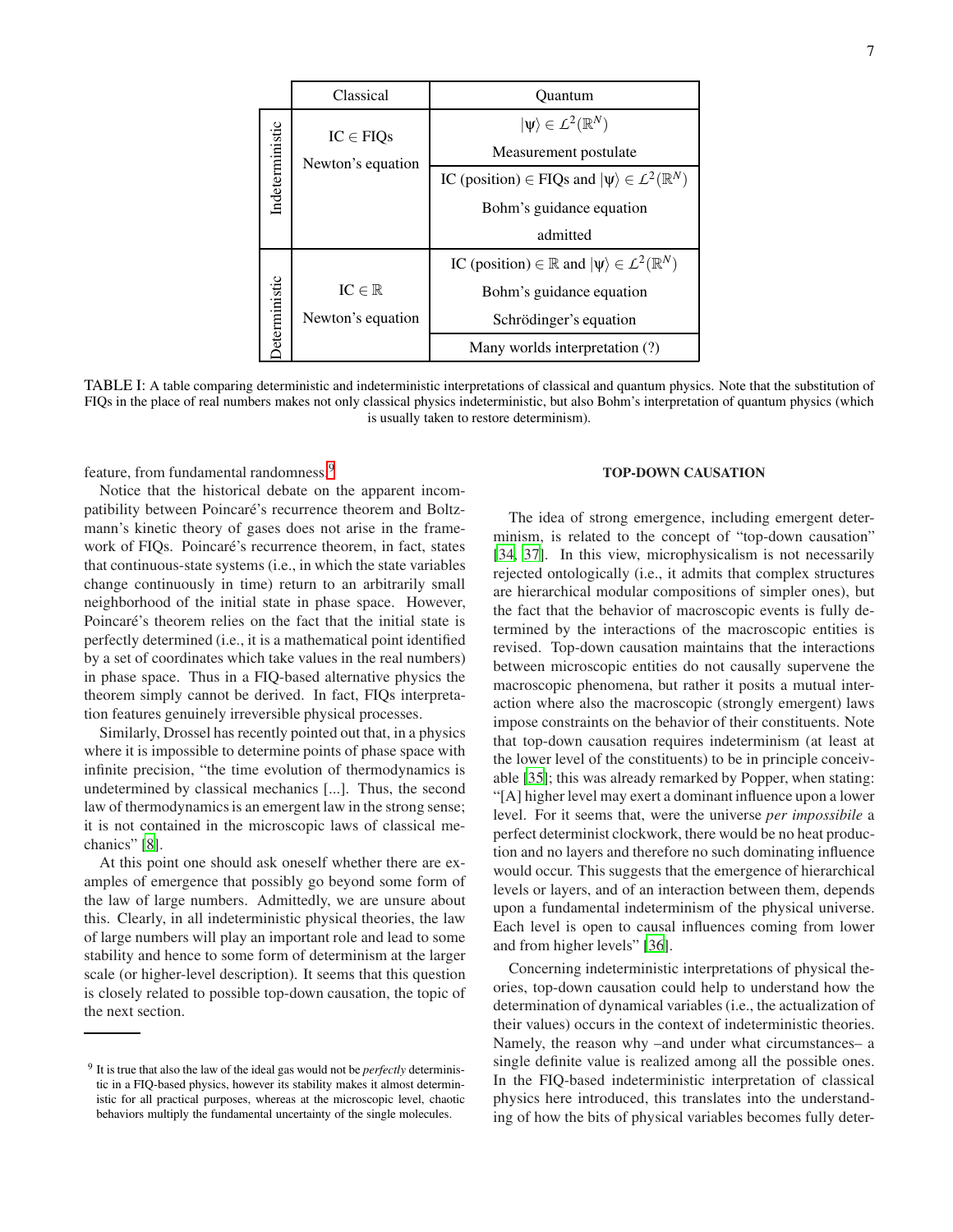mined, namely how their propensities become either 0 or 1. We envision two possible mechanisms that could explain the actualization of the variables:

*1. The actualizations happens spontaneously as time passes*. This view is compatible with reductionism and it does not necessarily require any effects of top-down causation. Note that this mechanism resembles, in the context of quantum mechanics, objective collapse models such as the "continuous spontaneous localization" (CSL) [\[23,](#page-8-35) [25\]](#page-8-22).

*2. The actualization happens when a higher level requires it*. This means that when a higher level of description (e.g., the macroscopic measurement apparatus) requires some physical quantity pertaining to the lower-level description to acquire a determined value, then the lower level must get determined. In quantum mechanics a similar explanation is provided by the Copenhagen interpretation and, more explicitly, by the model in Ref. [\[37\]](#page-8-32).

In fact, the latter mechanisms are strongly related to what has been discussed at length in the context of quantum theory, namely the long-standing "quantum measurement problem". This comprises the problem of "explaining why a certain outcome –as opposed to its alternatives– occurs in a particular run of an experiment" [\[38\]](#page-9-0). In fact, some of the most commonly accepted interpretations of quantum mechanics (e.g. the Copenhagen interpretation) uphold the view that it is the act of measurement to impose to microscopic (quantum) objects to actualize one determined value, out of the possible ones.

Note that, despite it has been already remarked in the literature that every indeterministic theory has to deal with a "measurement problem" (see e.g. [\[38](#page-9-0)]), it seems that there has hardly been any consideration of this issue in the context of other indeterministic theories than quantum mechanics. In the next subsection we will discuss what we call, by analogy, the "classical measurement problem'. We will then draw a connection with top-down causation, and show how this could help to shed light on this problem.

### The "classical measurement problem"

It is a very corroborated experimental fact that if a quantity is measured twice with the same instrument, we expect a certain amount of digits to remain unchanged, and it is essential to scientific investigation that such a knowledge is intersubjectively available (up to the digit corresponding to the measurement accuracy). Moreover, if a more accurate measurement instrument is utilized, we expect not only the previous digits to remain unchanged, but also to determine some new digits that then become intersubjectively available. How to reconcile this stability of the measured digits with a fundamental uncertainty in the determination of a physical quantity? How does potentiality become actuality?

In the proposed FIQ-based indeterministic interpretation of classical physics, too, one has to carefully define how the digits of physical quantities realize themselves from the propensity of taking that (or another) possible value. Consider for example the chaotic systems analyzed in [\[6\]](#page-8-9) (a simplified version of the *baker's map*). One can then think of a "faster" dynamics that, at every time step, shifts the bits by not only one digit toward the more significant position, but, say, it shifts them by 1000 digits (or any other arbitrarily large finite number). This clearly entails that the rate of change of propensities depends on the dynamical system under consideration, and cannot be thought of as a universal constant of "spontaneous" actualization. A possible solution is to introduce a model of measurement that makes the digits becoming actual (and therefore stable) up to the corresponding precision. This clearly resembles the solution to the quantum measurement problem provided by the *objective collapse models*, such as the CSL [\[23,](#page-8-35) [25](#page-8-22)] or the GRW [\[22,](#page-8-21) [24](#page-8-36)]. The latter model, indeed, posits a modification of the standard Schrödinger's equation which accounts for a spontaneous random "collapse" of the wave function, occurring with a certain natural rate. Under certain assumptions, this model leads to a mechanism that changes the rate of spontaneous collapse, which increases linearly with the number of components of a system (thus during a measurement the wave function of a microscopic system in contact with a macroscopic apparatus collapses extremely fast). An analogous solution can be in principle proposed for the rate of actualization of the propensities that define the FIQs. However, this seems to mean that the dynamical equations need to be modified (in the same fashion as the GWR model modifies the Schrödinger's equation), thus leading to a different formalism and not only an interpretation.

Coming back to top-down causation, this could explain why every time one performs a measurement the determined digits remain stable. In fact, the act of a measurement can be regarded as the direct action performed at the higher level which imposes to the lower level to get determinate. This is very similar to what is taken to be the solution to the quantum measurement problem within the Copenhagen interpretation, wherein the higher level is the macroscopic measurement apparatus, whereas the lower level is the measured microscopic system. However, this kind of solutions lacks a clear definition of what is to be considered a measurement and how to identify higher and lower levels of description.

As a matter of fact, the "classical measurement problem" here introduced remains so far unresolved, as well as the quantum measurement problem and, more in general, the problem of the actualization of physical variables in any indeterministic theory. Yet, it is desirable that the topic of the measurement problem should find room in the debate on foundations of physics, in more general discussions than those centered on quantum mechanics only.

#### **CONCLUSIONS**

We have discussed arguments –primarily based on the modern application of information theory to the foundations of physics– against the standard view that classical physics is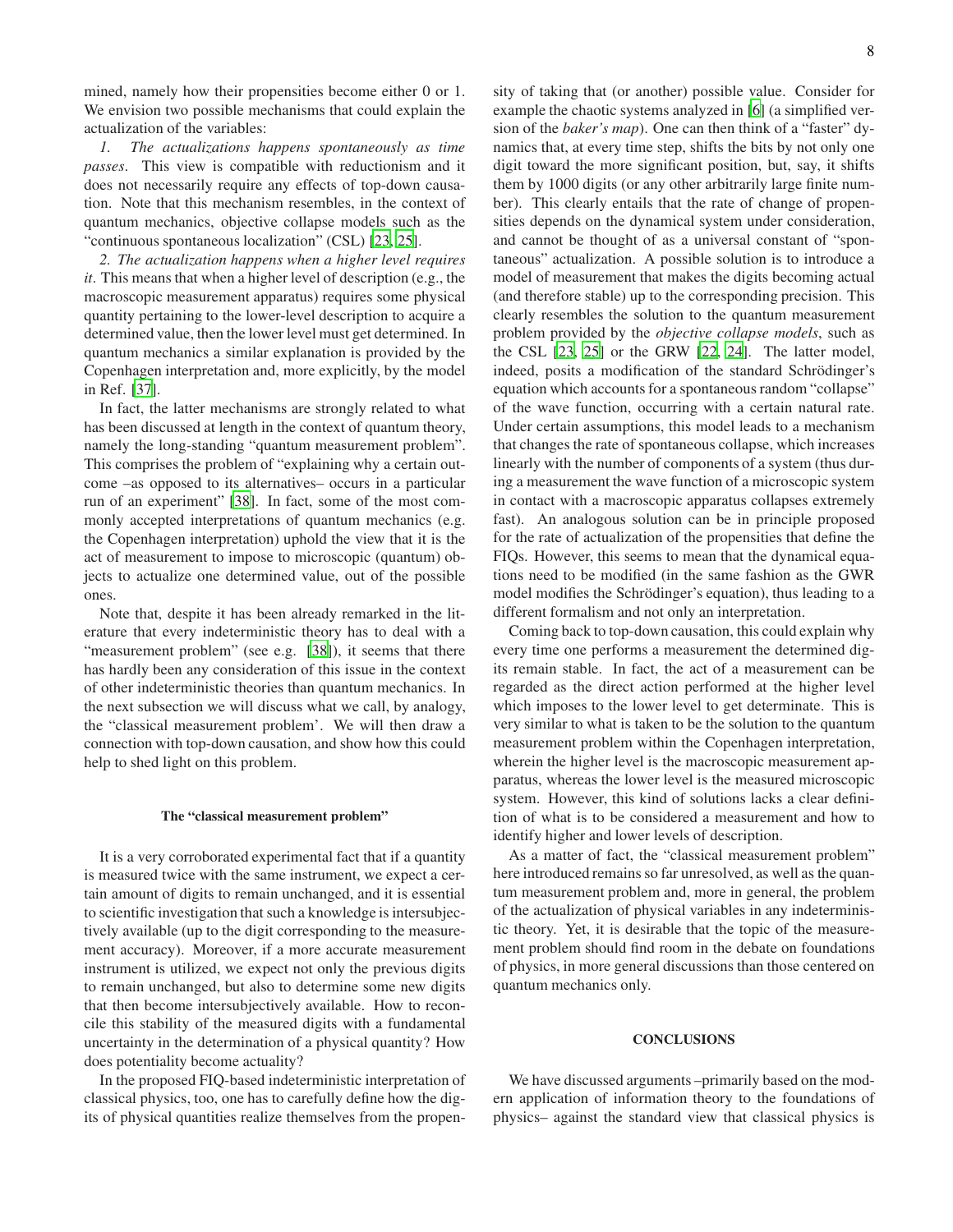necessarily deterministic. We have also discussed concrete perspectives to reinterpret classical physics in an indeterministic fashion. We have then compared our indeterministic proposals with some interpretations of quantum physics. However, it seems clear that the empirical results of both classical and quantum mechanics can fit in either a deterministic or indeterministic framework. Furthermore, there are compelling arguments (see e.g., [\[6](#page-8-9), [21,](#page-8-20) [39\]](#page-9-1)) to support the view that the same conclusion can be reached for any given physical theory –a trivial way to make an indeterministic theory fully determined is to "complete" the theory with all the results of every possible experiments that can be performed.

In conclusion, although the problem of determinism versus indeterminism is in our opinion central to science, the hope to resolve this problem within science itself has faded, and this is ultimately to be decided on the basis of metaphysical arguments.

### Acknowledgments

We would like to thank the participants to the Workshop "Experiencing Reality Directly: Philosophy and Science", held in Jerusalem on May 20-22, 2019, for many discussions that provided interesting inputs. We also thank George Ellis, Veronica Baumann, Arne Hansen and Stefan Wolf for useful comments. FDS acknowledges the financial support through a DOC Fellowship of the Austrian Academy of Sciences.

- <span id="page-8-0"></span>[1] Falkenburg, B., Weinert, F. (2009). Indeterminism and determinism in quantum mechanics. In *Compendium of Quantum Physics*. Springer, Berlin, Heidelberg.
- <span id="page-8-1"></span>[2] Del Santo, F. (2019). Striving for Realism, not for Determinism: Historical Misconceptions on Einstein and Bohm. *APS News*, 18(5).
- <span id="page-8-2"></span>[3] Ornstein, D. S. (1989). Ergodic Theory, Randomness, and Chaos. *Science*, 243(4888), pp.182-187.
- <span id="page-8-3"></span>[4] Prigogine, I. and Stengers, I. (1997). *The end of certainty*. Simon and Schuster.
- <span id="page-8-4"></span>[5] Dowek, G. (2013). Real numbers, chaos, and the principle of a bounded density of information. In *International Computer Science Symposium in Russia*. Springer, Berlin, Heidelberg.
- <span id="page-8-9"></span>[6] Gisin, N. (2019). Indeterminism in Physics, classical chaos and Bohmian mechanics. Are real numbers really real?. *Erkenntnis*, https://doi.org/10.1007/s10670-019-00165-8.
- <span id="page-8-5"></span>[7] Blundell, S. J. (2017). Emergence, causation and storytelling: condensed matter physics and the limitations of the human mind. *Philosophica*, 92, 139-164.
- <span id="page-8-6"></span>[8] Drossel, B. (2015). On the relation between the second law of thermodynamics and classical and quantum mechanics. In *Why More Is Different*. Springer, Berlin, Heidelberg.
- <span id="page-8-7"></span>[9] Landauer, R. (1996). The physical nature of information. *Physics letters A*, 217(4-5), pp.188-193.
- <span id="page-8-8"></span>[10] Ellis, G.F., Meissner, K.A. and Nicolai, H. (2018). The physics of infinity. *Nature Physics*, 14(8), p.770.
- <span id="page-8-11"></span>[11] Kragh, H. (2014). The true (?) story of Hilbert's infinite hotel. *arXiv preprint [arXiv:1403.0059](http://arxiv.org/abs/1403.0059)*.
- <span id="page-8-10"></span>[12] Born, Max. (1969). *Physics in my Generation*. New York: Springer-Verlag.
- <span id="page-8-12"></span>[13] Bohm, D. (1952). A suggested interpretation of the quantum theory in terms of "hidden" variables. I. *Physical review*, 85(2), 166.
- <span id="page-8-13"></span>[14] Gudder, S.P. (1970). On HiddenVariable Theories. *Journal of Mathematical Physics*, 11(2), 431-436.
- <span id="page-8-14"></span>[15] Popper, K. R. (1950). Indeterminism in quantum physics and in classical physics. Part I. *The British Journal for the Philosophy of Science*, 1(2), 117-133.
- <span id="page-8-15"></span>[16] Bell, J. S. (1964). On the einstein podolsky rosen paradox. *Physics Physique Fizika*, 1(3), 195.
- <span id="page-8-16"></span>[17] Gisin, N. (2010). Is realism compatible with true randomness?. arXiv preprint [arXiv:1012.2536.](http://arxiv.org/abs/1012.2536)
- <span id="page-8-17"></span>[18] Colbeck, R. and Renner, R., (2012). Free randomness can be amplified. *Nature Physics*, 8(6), 450.
- <span id="page-8-18"></span>[19] Pütz, G., Rosset, D., Barnea, T.J., Liang, Y.C. and Gisin, N. (2014). Arbitrarily small amount of measurement independence is sufficient to manifest quantum nonlocality. *Physical Review Letters*, 113(19), 190402.
- <span id="page-8-19"></span>[20] Gallego, R., Masanes, L., De La Torre, G., Dhara, C., Aolita, L. and Acín, A. (2013). Full randomness from arbitrarily deterministic events. *Nature communications*, 4, 2654.
- <span id="page-8-20"></span>[21] Suppes, P. (1993). The transcendental character of determinism. *Midwest Studies in Philosophy*, 18(1), pp.242-257.
- <span id="page-8-21"></span>[22] Ghirardi, G. C., Rimini, A., Weber, T. (1986). Unified dynamics for microscopic and macroscopic systems. *Physical Review D*, 34(2), 470.
- <span id="page-8-35"></span>[23] Gisin, N. (1989). Stochastic Quantum Dynamics and Relativity. *Helvetica Physica Acta*, 62(4), 363371
- <span id="page-8-36"></span>[24] Bell, J. S. (1987). Are there quantum jumps?, in *Schrödinger*. *Centenary of a polymath*, Cambridge University Press.
- <span id="page-8-22"></span>[25] Ghirardi, G. C., Pearle P., Rimini A. (1990). Markov processes in Hilbert space and continuous spontaneous localization of systems of identical particles. *Physical Review A*, 42: 78.
- <span id="page-8-23"></span>[26] Baumann, V. and Wolf, S. (2018). On formalisms and interpretations. *Quantum*, 2, p.99.
- <span id="page-8-24"></span>[27] Popper, K. R. (1959). The propensity interpretation of probability. *The British journal for the philosophy of science*, 10(37), 25-42.
- <span id="page-8-25"></span>[28] Gisin, N. (1991). Propensities in a non-deterministic physics. *Synthese*, 89(2), 287-297.
- <span id="page-8-26"></span>[29] Brouwer, L. E. J. (1949). Consciousness, Philosophy and Mathematics, in *Proceedings of the Tenth International Congress of Philosophy*, vol. III, North Holland, Amsterdam 1949.
- <span id="page-8-27"></span>[30] Posy, C. J. (1976). Varieties of Indeterminism in the Theory of General Choice Sequences. *Journal of Philosophical Logic*, 5, 91-132 .
- <span id="page-8-28"></span>[31] Troelstra, A. S. (1977) *Choice Sequences, a chapter of intuitionistic mathematics*, Oxford University Press.
- <span id="page-8-29"></span>[32] Gisin, N. (2019) Real Numbers as the Hidden Variables of Classical Mechanics. In *Quantum Studies: Mathematics and Foundations*, in press; see also Gisin, N. Indeterministic Physics and Intuitionistic Mathematics, in preparation.
- <span id="page-8-30"></span>[33] Chalmers, D. J. (2006). *Strong and weak emergence. The reemergence of emergence*. Oxford University Press.
- <span id="page-8-31"></span>[34] Ellis, G. F. (2011). Top-down causation and emergence: some comments on mechanisms. *Interface Focus*, 2(1), 126-140.
- <span id="page-8-33"></span>[35] Drossel, B. (2019). Strong emergence in condensed matter physics. Preprint [arXiv:1909.01134v](http://arxiv.org/abs/1909.01134)1.
- <span id="page-8-34"></span>[36] Popper, K. R., Eccles, J. C. (1977). *The Self and Its Brain: An Argument for Interactionism*. Springer Heidelberg Berlinclock.
- <span id="page-8-32"></span>[37] Drossel, B. and Ellis, G. (2018). Contextual wavefunction collapse: An integrated theory of quantum measurement. *New*